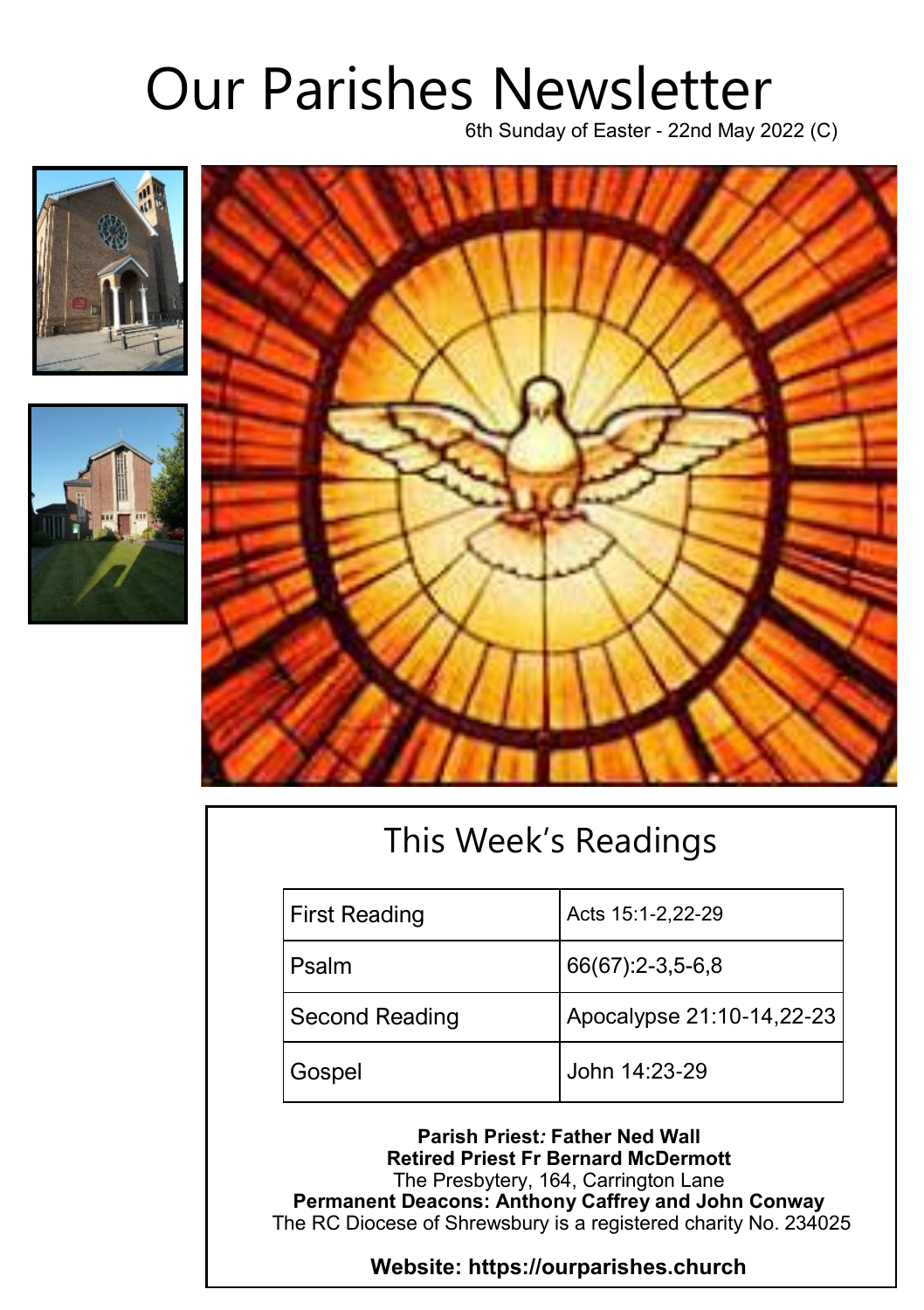#### CONTACT DETAILS

All Saints 164 Carrington Lane Ashton-on-Mersey M33 5WL

Telephone: 0161 962 4444

Our Lady of Lourdes Chapel Lane **Partington** M31 4EZ

Telephone: 0161 775 2905

Email: our3parishes@gmail.com

https://ourparishes.church

**NEXT** WEEK'S READINGS

**First Reading**  Acts 7:55-60

**Psalm** 96(97):1-2b,6-7,9

#### **Second Reading**

Apocalypse 22:12- 14,16-17,20

**Gospel**  John 17:20-26

### **REFLECTION**

6th Sunday in Easter

Jesus said to his disciples, "if anyone loves me, he will keep my word, and My Father will love him (them,) and we shall come to him (them) and make our home with him. (them.)" What is this word that Jesus asks us to keep? It is the word of His Father, the one who sent him. To help us discover this word, Jesus says "he will send an advocate, the Holy Spirit, whom the Father will send in my name. He will teach you everything and remind you of all I have said to you."

In our first reading, we see this being enacted by the apostles- the beginnings of disagreements in the Church, concerning non- Jews! The apostles and elders had heard that some members of pagan birth, had been disturbed with the demands of Jewish members of the Church wanting everyone to live like Jews.

 So, the community gathered together to examine and pray about this serious matter. Having shared their ance from the Spirit, a decision was made to send Judas and Silas; respected members of the community; with Paul and Barnabas, to Antioch to confirm the decision of the elders and community. This is what they said, "It has been decided by the Holy Spirit and by ourselves not to saddle you with any experiences and listen to others and prayed for guidburden beyond these essentials."

So, the church began to move out of being simply a Jewish Church, to a realisation that the Spirit was leading them, not without difficulties, to a world -wide mission, that respected difference!

 How do you respect other people's opinions, views, willing are you to listen to people's stories and beliefs. especially those of the household of the faith? How Do you invite the Holy Spirit into these encounters?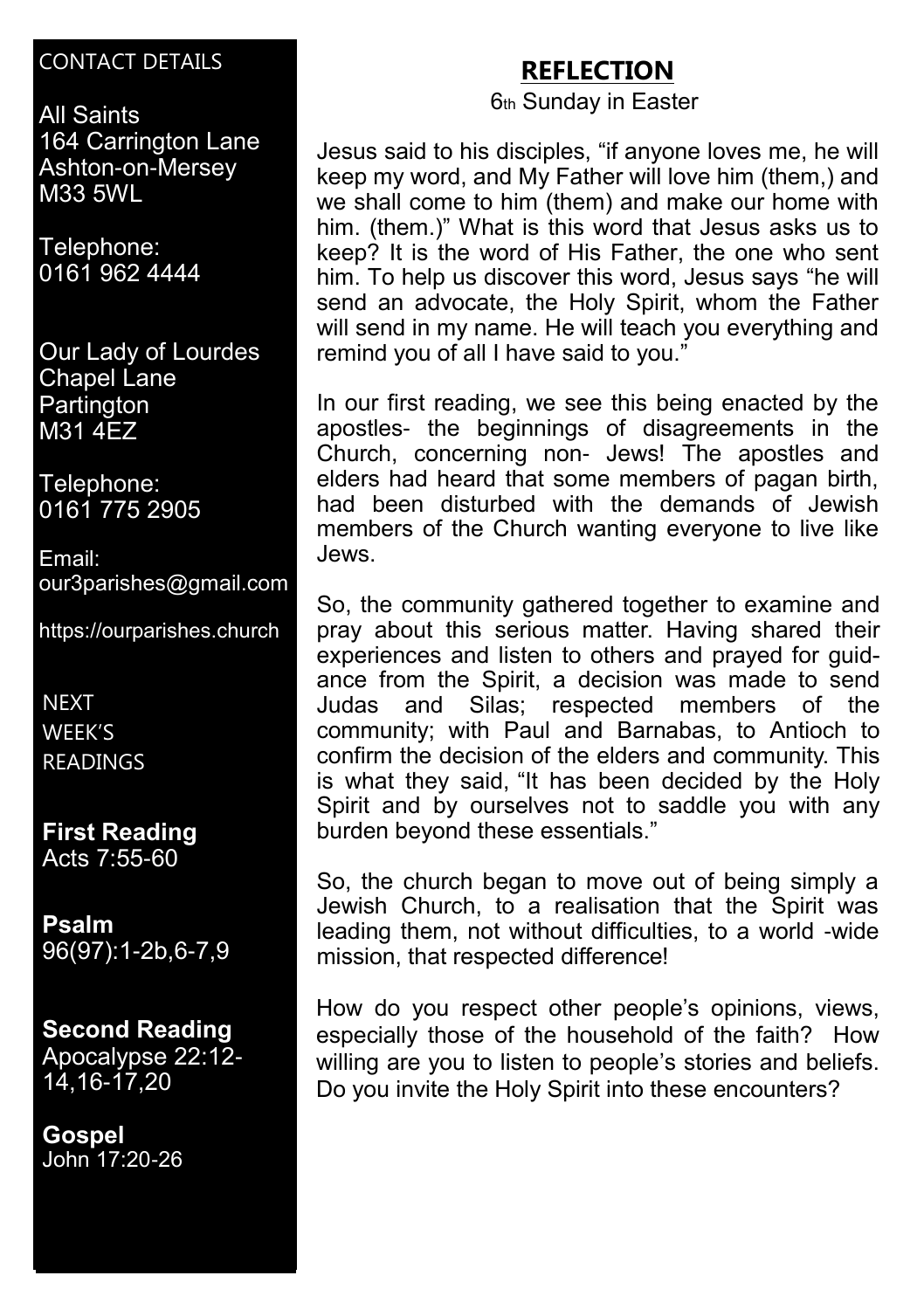

## **All Parishes**

#### **UKRAINE /TEA & COFFEE**

This week we have sent £230 away for the Ukraine Appeal. Thank you for donations at the Teas & Coffees on Sunday Mornings. Your support and solidarity so much appreciated.

#### **CONTINUING LENTEN PROJECT**

We have continued this project and will do so until the middle of July and all money raised will be given in the form of vouchers for our most needy families to help them once school breaks up for Summer with no school meals available it will be so usefil. Just give what you can , thank you.

#### **FATHER SUTTON**

Father Robin Sutton died on Sunday 24<sup>th</sup> April at Nazareth House, Birkenhead. The details of his funeral arrangements will follow shortly for a Vigil Mass on **Sunday evening 5th June and the Requiem Mass at 12.00 noon on Monday 6th June** at Saint Alban's Liscard.

Please remember Father David and Father Robin at Mass and in your prayers.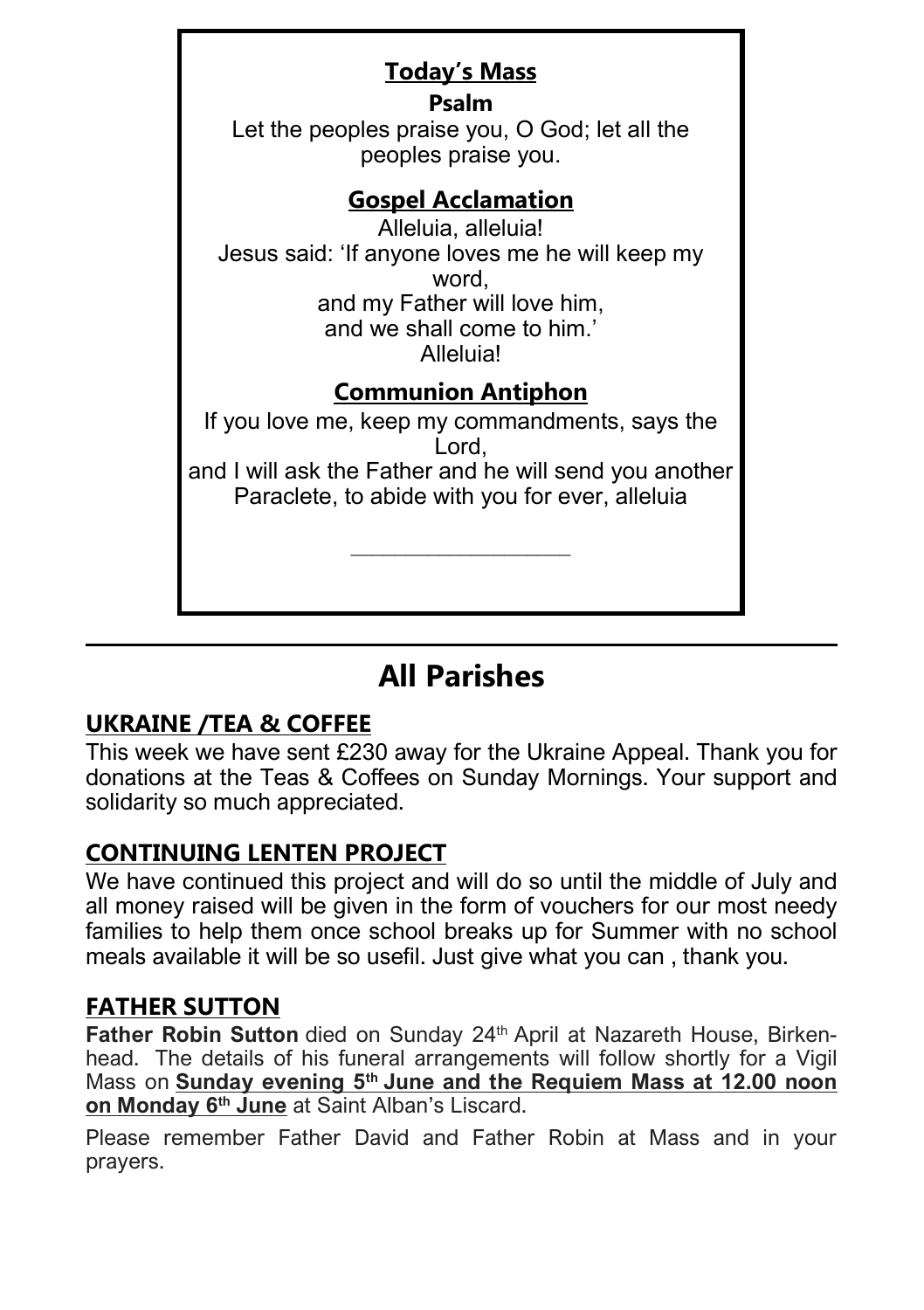#### **BIDDING PRAYERS**

Its time again to get you all to sign up for the Bidding Prayers for one weekend. A case of submitting them by the Friday by email or dropping them through the door. Someone will be available at the back of church this weekend so you can sign up. Please do add your name to the list .Thank you

#### **REFUGEE /SUPPORT**

A thankyou for all who have been working behind the scenes getting the house ready. So much work has been done and a special BIG thanks to Dave J and his team for all the painting and house preparation. Dave thank you so much and we will offer a Mass for your intention. Thank you Dave J for all you and your team have done, so much appreciated

#### **REFUGEE FAMILY SPONSORSHIP**

Our refugee family will be arriving in June and part of our support will be to provide some language teaching. We have a programme to deliver this but need a laptop. If any member of the parish has a old or new laptop they could donate to the project, it would be a great help. Please let Cathy or Father Ned know if you can help us with this. Thank you!!

#### **All SAINTS SITE MANGER VACANCY**

Site Manager / Permanent from June 2022 36.25 hours per week

Split shifts, 5 days per week (Mon-Fri) 6.45am – 10.30am and 2.30pm-6pm (These times may be negotiable if needed)

5 weeks holidays per annum, increasing to 6 over time – holidays must be taken to coincide with school holidays

Scale 4, SCP 7 to 11 (£20,444 - £22,129) this will be reviewed after a 12 month period

Email [admin@allsaints.trafford.sch.uk](mailto:admin@allsaints.trafford.sch.uk)

Website:<https://www.allsaints.trafford.sch.uk/>

Headteacher: Mrs Anita Fagan

#### **PARISH COUNCIL**

Just a reminder to all members, the next meeting will take place on Thursday 26th May after evening Mass. We do ask for all members to please attend This is Ascension Thursday evening Mass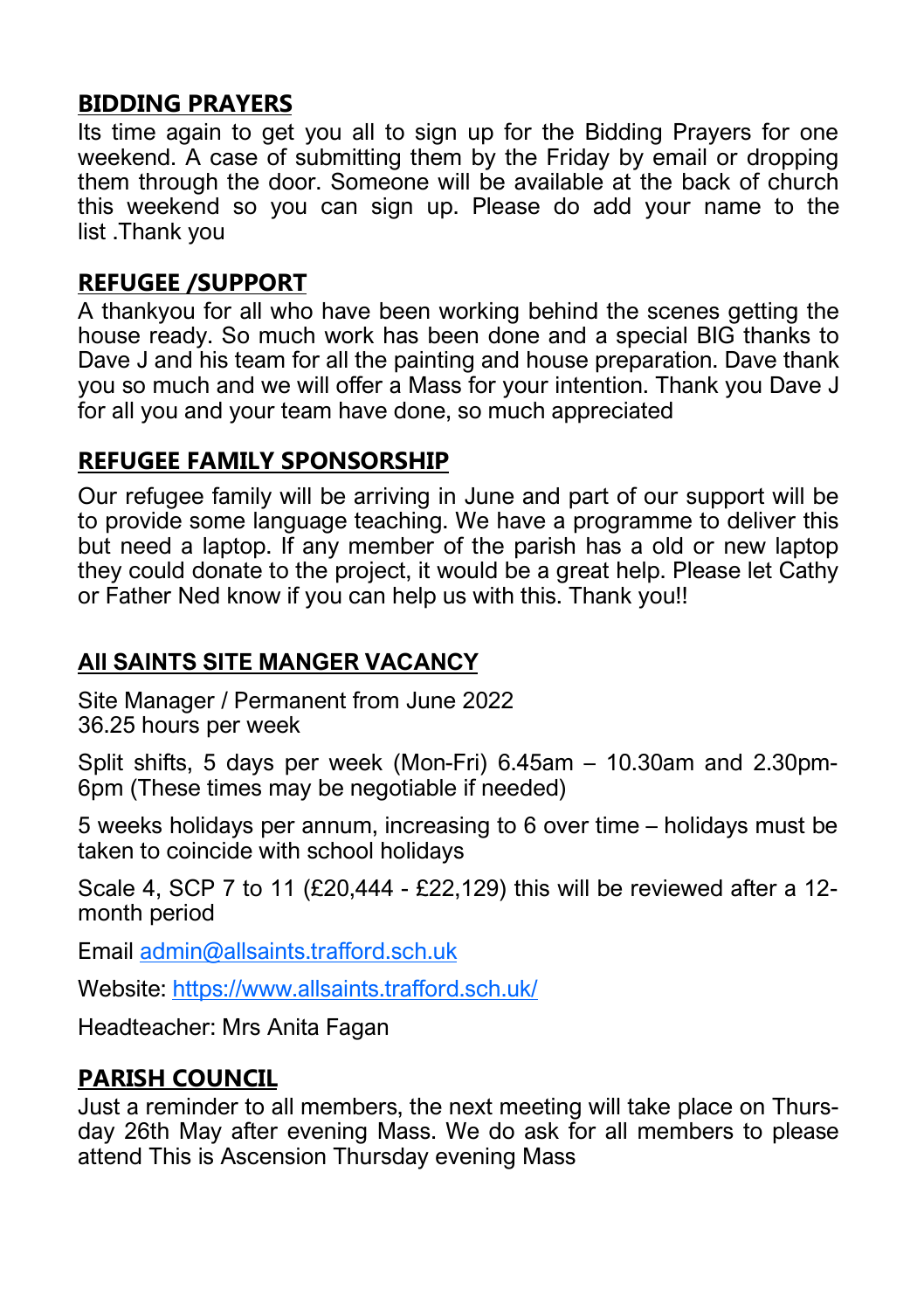#### **FIRST COMMUNION ALL SAINTS**

This weekend our children from All Saints celebrate their First Communion. Let us remember the children and their families in our thoughts and prayers

#### **HOME VISITS/COMMUNION**

With Covid and so much more going on and not going on in the past 2 years. Some of our parishioners may have fallen off the radar. If you know of anyone now housebound and not returning to church, then please do let us know and we can a visit sorted. Not always easy to spot or identify. But please let us know.

#### **LENTEN PROJECT**

So far we have raised over £850 and we will keep this project going until the end of June. The plan is to liaise with the schools and give vouchers to families as they break up for the Summer. When no free meals will usually be available times are harder and so many families will struggle during the Summer weeks. Just give what you can. Thank you

#### **IT IN HOUSE SUPPORT**

 The Diocese is seeking to employ a full time IT In House Support member at the Curial Office in Birkenhead. For more information, please see our website [http://www.dioceseofshrewsbury.org/about-us/curia/](http://www.dioceseofshrewsbury.org/about-us/curia/vacancies)

[vacancies](http://www.dioceseofshrewsbury.org/about-us/curia/vacancies) completed CV's to be sent to Pauline McCulloch

recruitment@dioceseofshrewsbury.org Closing date Friday 17 June 2022.

#### **PIETY SHOP**

Please do take a look in the piety shop as you leave church, Communion Stock is still available and good collection of other related items. If there is something special you are looking for, ask one of the ladies and they try and order it for you.

let Linda know which mass you will be attending on [lindadavison70@btinternet.com](mailto:lindadavison70@btinternet.com) or 07951281484.

#### **FACE MASKS COVID 19**

it is now personal choice and hand sanitisers remain available for all to be used. So let us be aware of and respect each other's choices, and let our communities be places where people still feel safe and comfortable.

#### **BIDDING PRAYERS**

Thanks to all those who signed up, the prayers need to be dropped in to us or emailed to us by the Friday evening. Here is a reminder for next few weeks.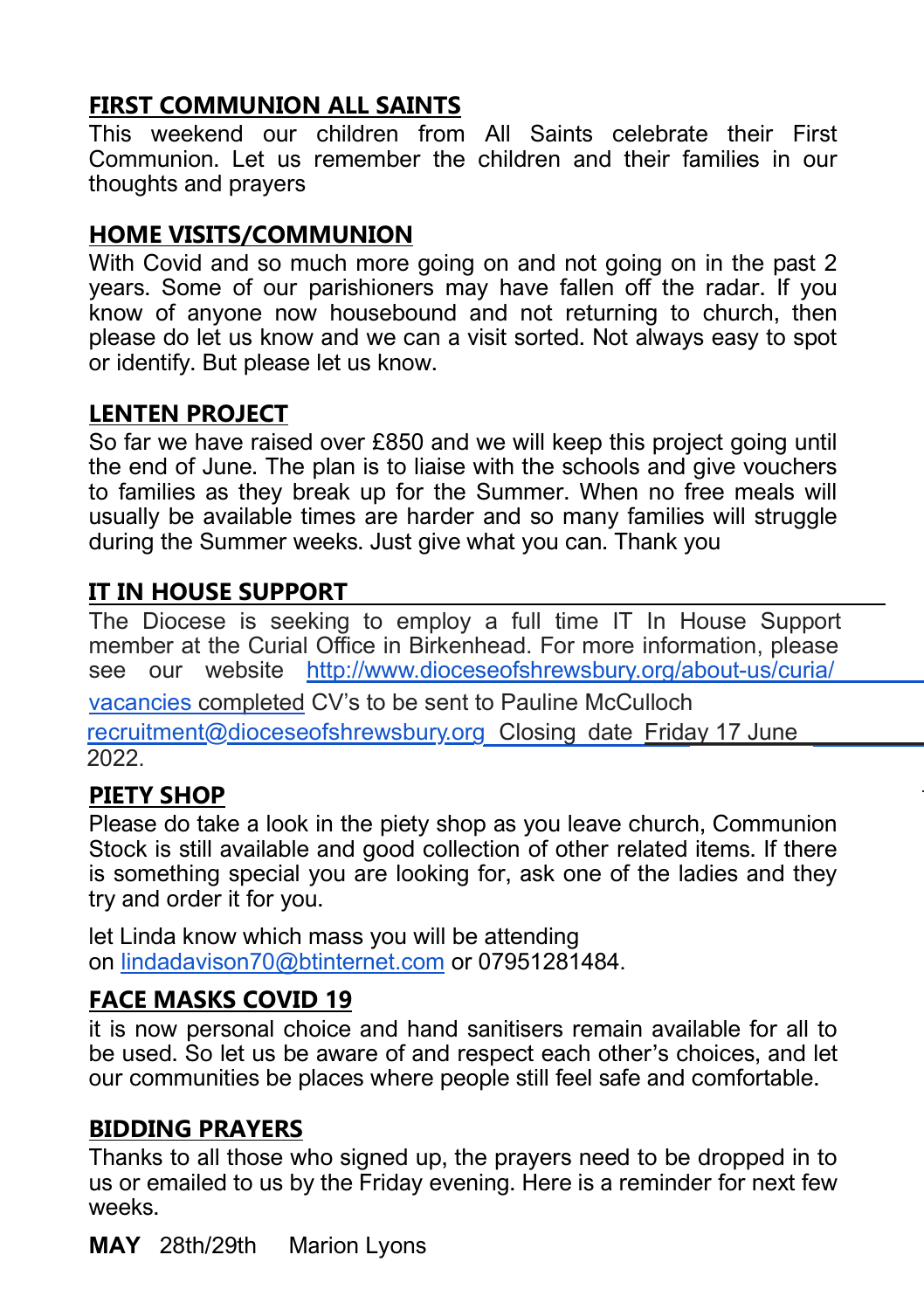#### **DIOCESAN PILGRIMAGE TO LOURDES:**

Now that all Covid restrictions have been eased, it is wonderful that once again we can return to Lourdes. Our Diocesan Pilgrimage will take place from 29 July - 4 August by air and 28 July - 5 August overland. Prices start from as little as £440 which includes travel, full board accommodation and full pilgrimage programme. Further details and booking forms are available to download from the Pilgrimage Website [www.shrewsburypilgrimage.co.uk](http://www.shrewsburypilgrimage.co.uk/) or from the Pilgrimage Office, Curial Offices, 2 Park Rd South, Prenton, Wirral, CH43 4 UX.

#### **SUNDAY COLLECTION 15th May 2022 All Saints**

Our collection last weekend was £1021.21 thank you for your continued giving and this total doesn't include standing orders or giving online. Thank you all.

#### **Our Lady of Lourdes**

Our recent collections, Many thanks for your genorosiy

Offertory for 8/05/22 £301.55 Offertory for 15/05/22 £371.15 Both inc. SOs

#### **NEW COMMITTEE FOR BOTH PARISHES**

We now have stringent and stricter rules with Risk Assessment and Health and safety regulations and so much more is being asked of us as parishes. So our plan is to set up a health and Safety team ,concentrating on electric, fire and to complete Risk Assessments. We really do need a few volunteers who are willing to help us a couple of times a year to lighten the work load. We would plan to set up this group after the Summer and meet a couple of times a year. We do need your help in this whole area. So if you can join us, have a word with Fr Ned over the next few weeks.

#### **FLOWERS IN CHURCH**

For various reasons our teams for flowers in Church have been sadly depleted so yet another rota has been prepared, Copies are available from the Sacristy.

If anyone feels able to commit to this service, you would be more than welcome. Experts are not essential just willingness and commitment, If you can help please leave contact details with Fr, Ned.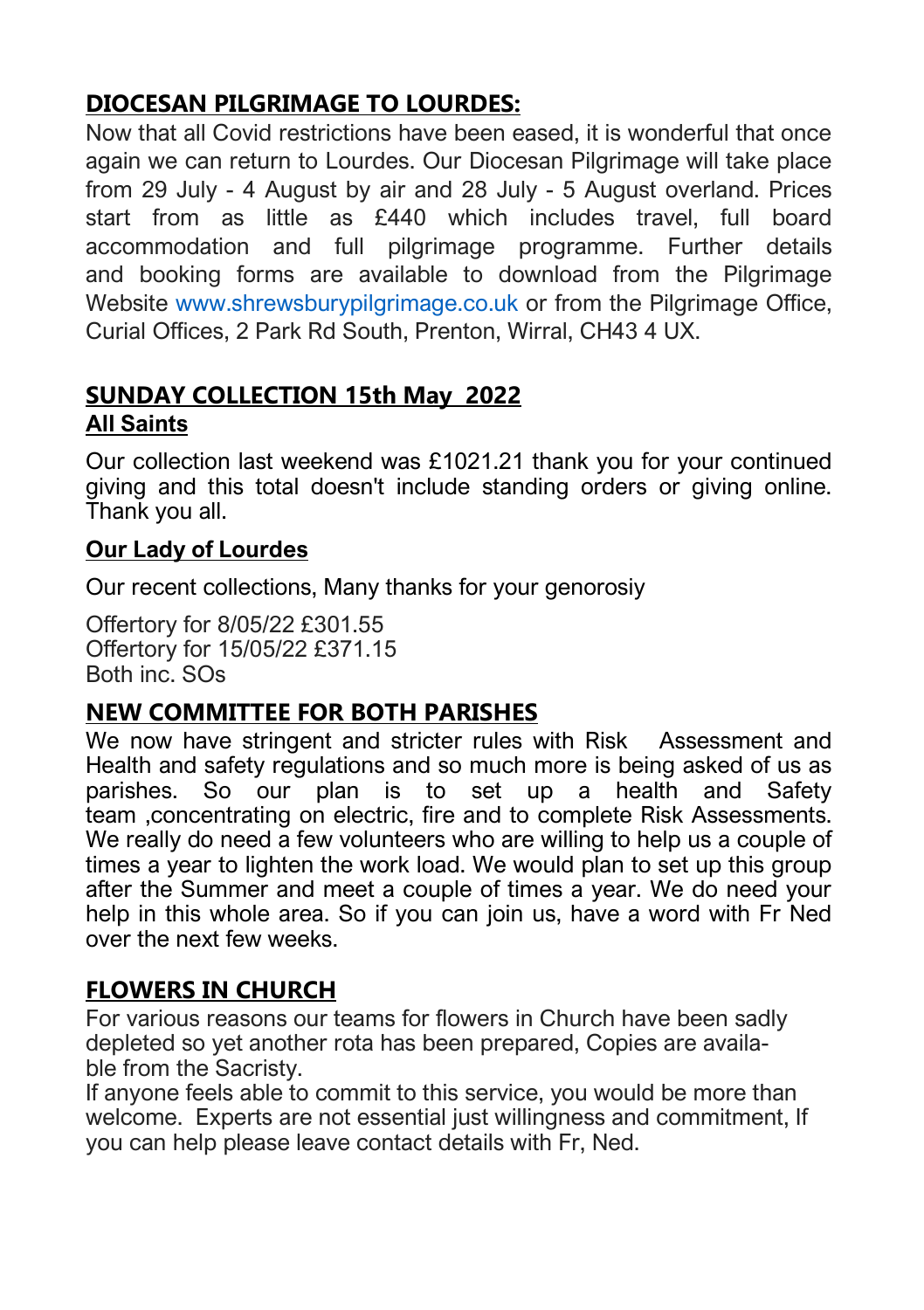#### Vocations to the Permanent Diaconate in Shrewsbury Diocese

Are you thinking about becoming a permanent deacon or do you know someone who might be thinking about a vocation to the diaconate?

The Church is the pilgrim people of God and the programme of diaconal formation should itself be seen as a journey in faith.

'The history of ...every Christian vocation is the history of an inexplicable dialogue between God and human beinas, between the love of God who calls and the freedom of individuals who respond lovingly to him.' (Pope John Paul II, Pastores dabo vobis 36)

The diaconate formation team is holding a time of reflection for men who are thinking about the call to the ministry of service on Sunday 26<sup>th</sup> June 2022 at St Anne's Church, Nantwich at 2pm.

There will be an opportunity to ask questions, to reflect and to pray for vocations to the permanent diaconate.

For more information please contact:

Deacon John Penny Tel: 07973375422 Email: johncpenny@gmail.com

 $0r$ 

**Deacon David Hill** Tel:07407407606 David2007hill@hotmail.co.uk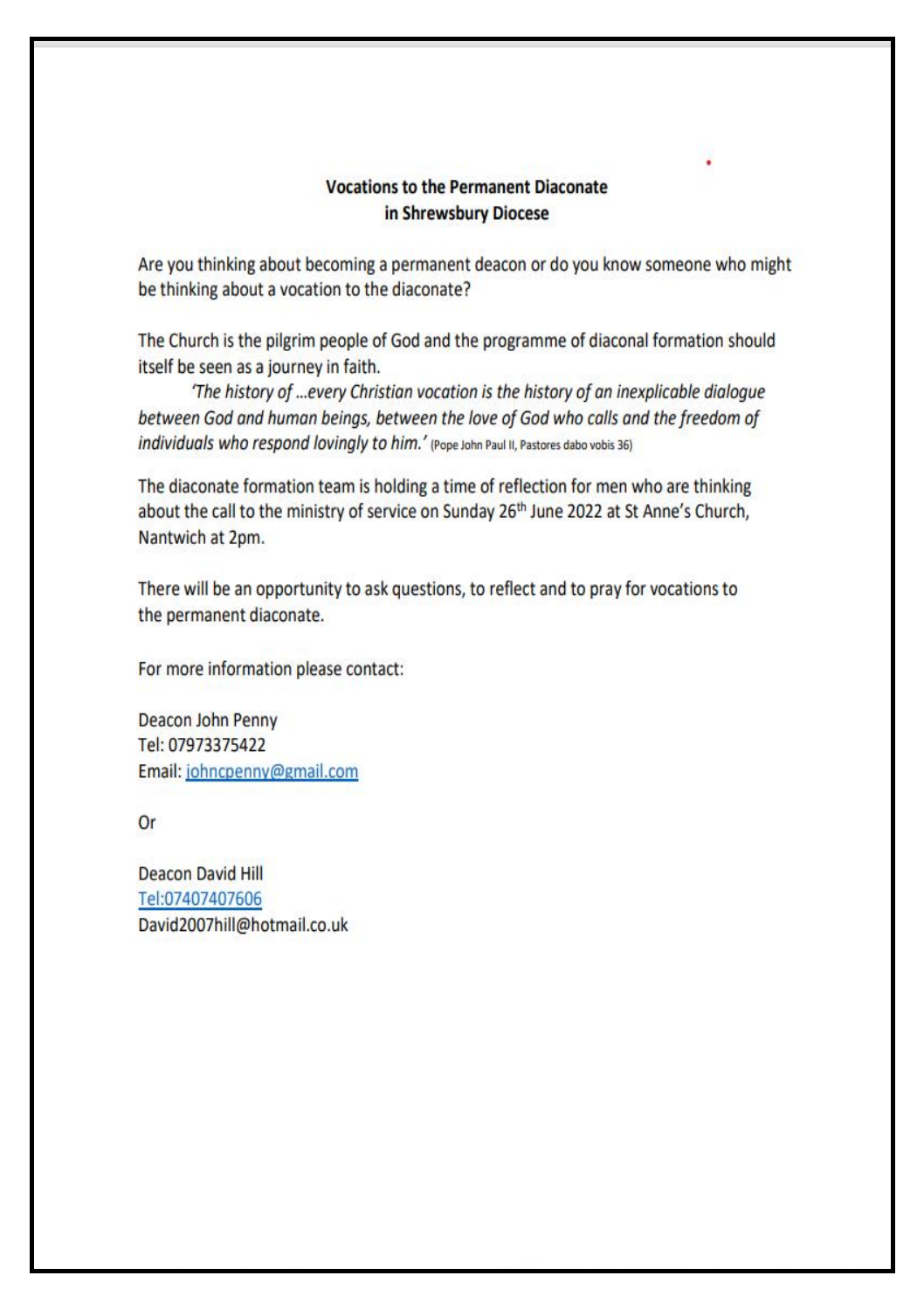#### **DONATIONS TO UKRAINE**

Thrive Trafford has circulated the information below about drop off points in Trafford for supplies for Ukrainian refugees.

Trafford Veterans CIC are working with armed forces charities who will be delivering supplies to refugees in Poland.

For further details about how to donate/or get more involved please email [info@traffordveterans.org](mailto:info@traffordveterans.org)



Items required: toiletries, baby talc, disposable nappies, hygiene/sanitary products, baby formula, warm blankets.

Drop off point: St Matthews Hall, Chapel Lane, Stretford is a collection point; 9am - 4pm then 6 - 9pm

[http://www.stmatthewscommunityhall.co.uk/contact](http://www.stmatthewscommunityhall.co.uk/contact-us.html)-us.html

Business drop off points: Max Spielmann in Sale – **0161 976 2103** or email [sale@maxspielman.com](mailto:sale@maxspielman.com)

Opti Eye Care in Altrincham - <https://www.optieye.com/contact>

#### **THE PARISH CENTRE**

#### **THE PARISH CENTRE WILL BE ABLE TO ACCEPT ANY OF THE ABOVE ITEMS IF ITS EASIER FOR YOU TO DROP THEM OFF AND THEY WILL BE PASSED ON**

#### **OPEN FOR THE ITEMS DROP OFF TUESDAYS AND THURSDAYS**

#### **2pm till 4pm ONLY**

We have been told that most needed right now are backpacks and foil blankets (these can be bought on Amazon) These two items are now the most needy for Ukraine, see if you can help.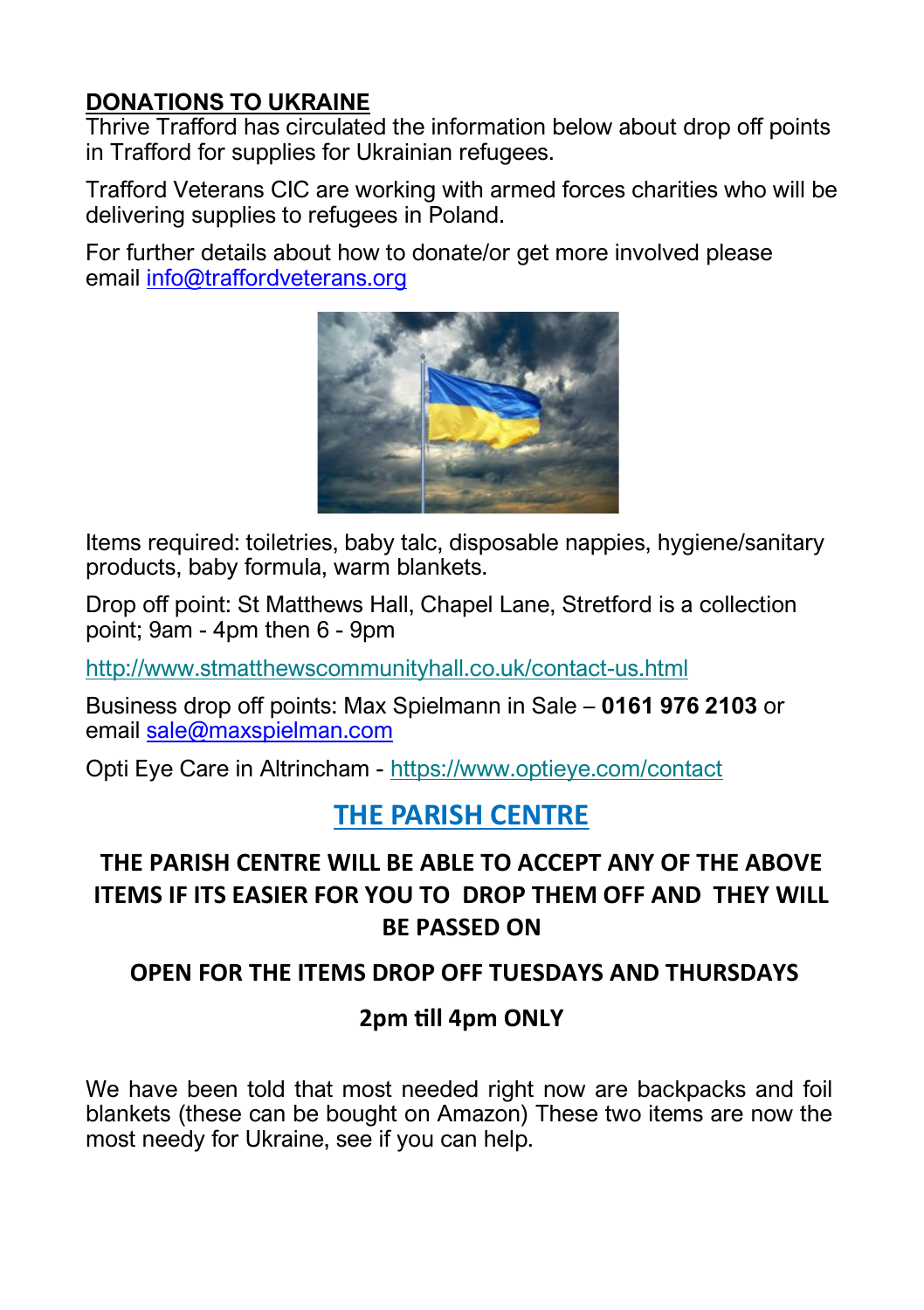**Firs Community Benefit Society was formed in 2021 by a group of residents, faith groups and businesses.**

**The community set up the society as a response to the opportunities and challenges faced by Sale West. It is an enterprise with the primary aim of serving the best interests of Sale, Trafford- both its businesses and residents.**

**The purpose of Firs Community benefit society is to secure, develop and hold on to community assets as a responsible investment vehicle for people and organisations to own an actual share of these investments.**

**Our Ambition**

**We have already begun work on our first community project, we are planning to create a new build community and sports centre at the junction of Manor Avenue and Firs Way.**

**The building will relocate services from the existing council owned Sale West Community centre and provide space for community events and activities, new enterprises, grassroots sports and a café.**

**If you think you can help us we need volunteers with a wide variety of skills and knowledge so please get in touch [Samuel.cooper@oursalewest.co.uk](mailto:Samuel.cooper@oursalewest.co.uk)**

**Or you can become a shareholder by investing £10 , register your details here: <https://www.surveymonkey.co.uk/r/FirsCBS>**

**Read more about our project : [www.facebook.com/firsCBS](http://www.facebook.com/firsCBS)**

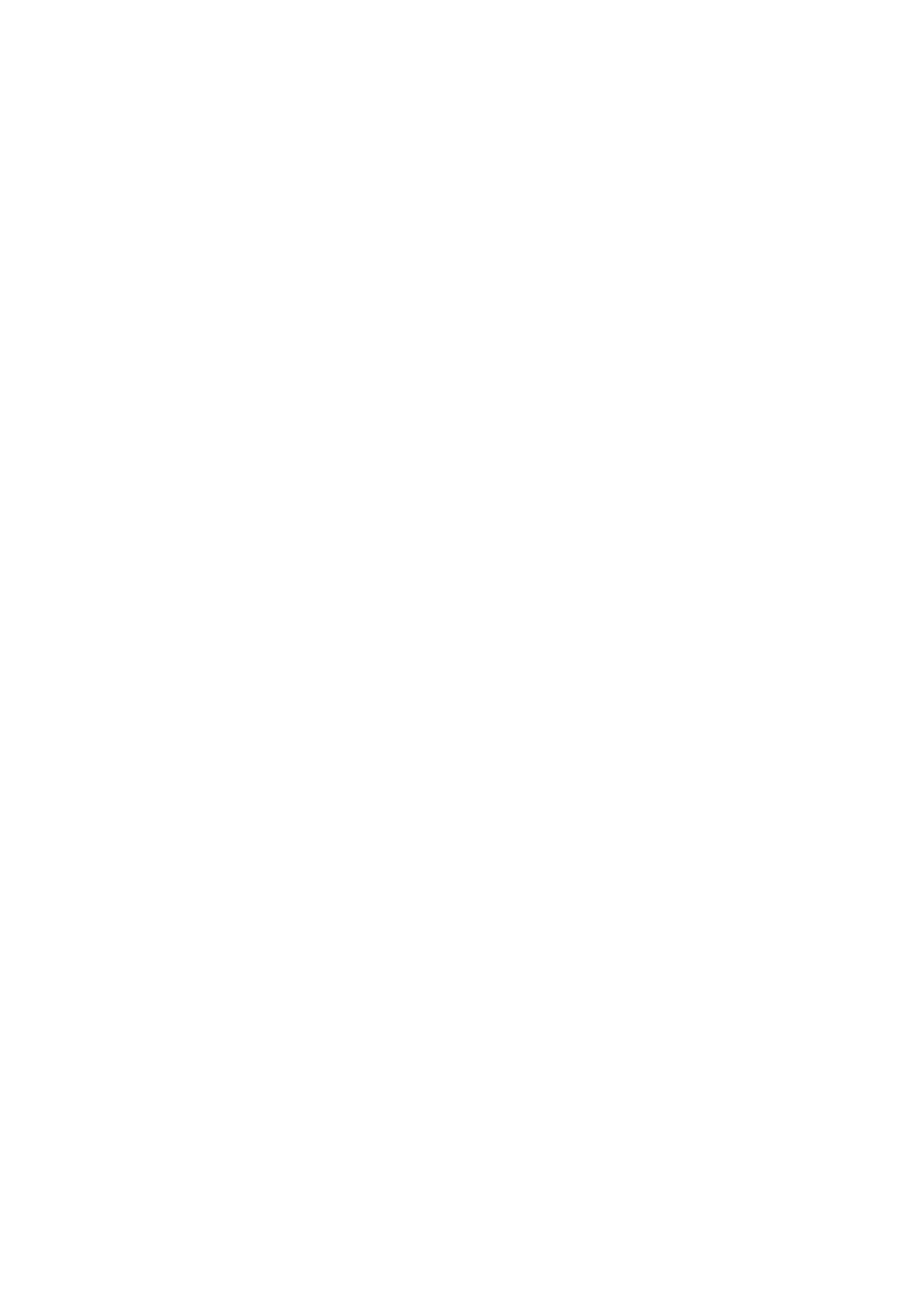News from Solihull – Fr Bernard – [bernymcdermott@gmail.com](mailto:bernymcdermott@gmail.com)  22nd May 2022



The news from Ukraine continues to be depressing and with the different reports emerging through the media as to who is winning and who is losing etc. The losers of course are the people of Ukraine and their continued suffering through constant shelling from Russian guns and missiles. The only good news I heard this morning is that, thanks to the Red Cross and the United Nations, many of the wounded soldiers defending Mariupol in the steel works have been evacuated and taken to hospital.

 Here in Solihull the community continues to live in peace with one an- other ... at least most of the time!! With the corona virus apparently on the decline, Columbans are emerging from their lockdown slumbers and resuming other life-giving activities that were not possible be- cause of the pandemic. Visits to Ireland by the Irish Columbans in Soli- hull are becoming more frequent with family visits, weddings, and funerals to attend which have not been possible in recent times.

 Three Irish Columbans attended family weddings in recent months in Ireland which were held in hotels and not in a church which, for catholic families, has been the custom in Ireland for centuries. The only service celebrated was a 'humanist service' with no mention of God and quotes from Christian scripture suitably adapted not to include the word God. Only at one weddings was the priest invited to give a blessing to the couple and that was at the insistence of the bride's parents who were so disappointed with decision of the couple to be married 'outside' the Church ...physically and legally.

We wonder and 'worry' about the future of our Church and the disillusionment of our young people with mainstream Christianity.

Many of them are good young people who practice gospel values in their every-day lives. However, the Church (and that means all of us) has to reflect on why we have lost and continue to lose not just our young people but many older parishioners too, since the pandemic, who have not returned to Mass and the practice of their faith.

I pray that with the leadership of Pope Francis and the influence of the Holy Spirit the SYNOD of 2023 will act as a catalyst of revival and reform in much the same way that Vatican II and spirit of Pope John 23<sup>rd</sup> opened the windows of the Vatican to embrace the world.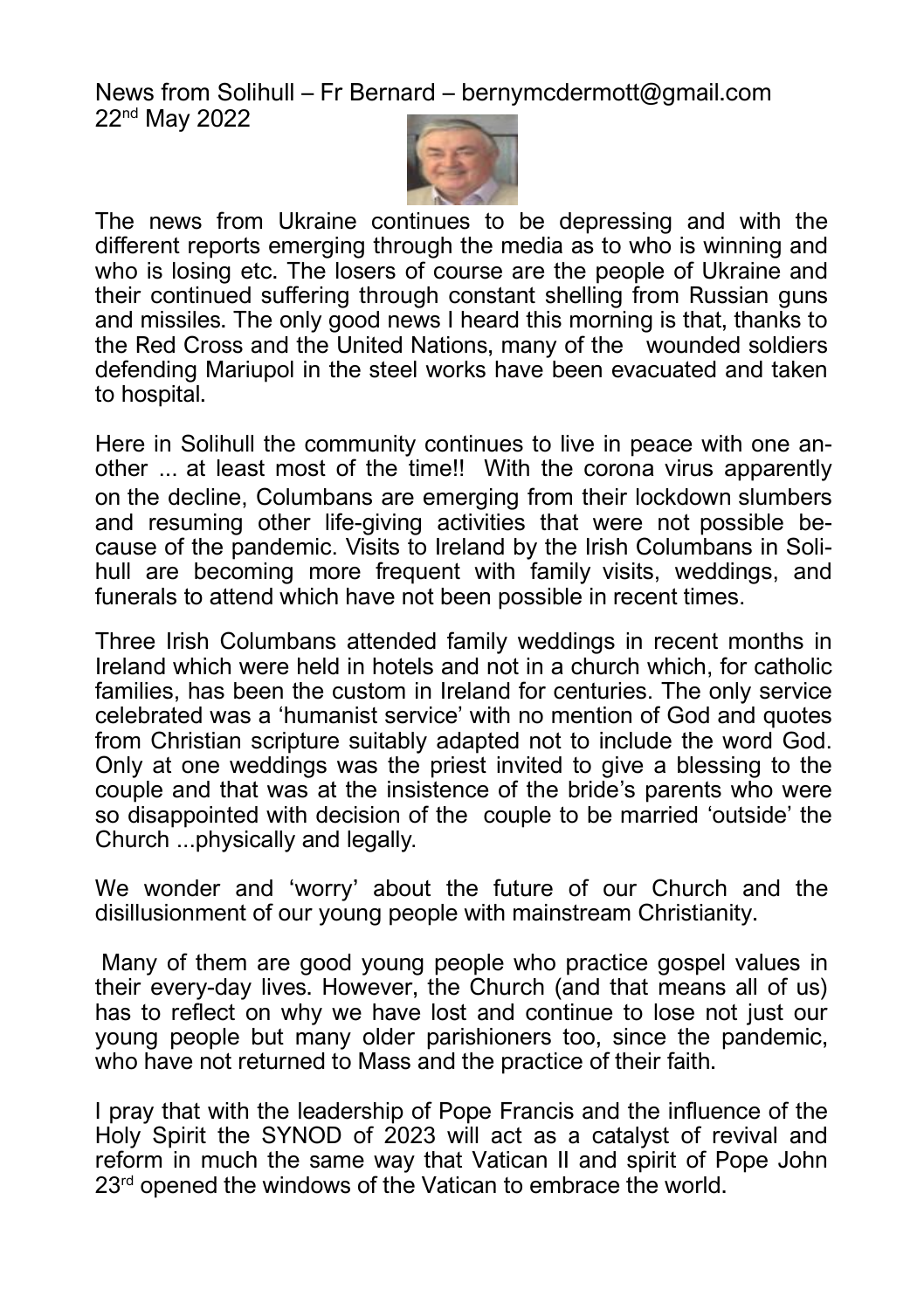# As spiritual exercise for a time of division and upheaval



I don't know about you, but I find when things around me are getting crazy, it becomes difficult to connect to any deeper sense of self or God. I start to live almost entirely on the surface of things, usually running back and forth as wave after wave crashes down.

How do we get to that deep down part of ourselves when things are so volatile all around us? It is not easy.

One thing that has helped me over the years is the work of Anthony de Mello, S.J. Father de Mello was an Indian Jesuit who did a lot of writing around spirituality. His passion was inviting people into a deeper sense of self-awareness through simple techniques like breathing or engaging the senses.

I don't know about you, but I find when things around me are getting crazy, it becomes difficult to connect to any deeper sense of self or God.

I've adopted a couple of the techniques in his book *Sadhana: A Way to God* into the exercise below. Its goal is to help us become more present to ourselves, more aware of what we are thinking and feeling in this moment. So here we go.

Pick a place that brings you pleasure. If you have a garden or a screened-in porch, I highly recommend that. But it should be somewhere that you feel safe, at home and connected to the broader world.

Sit yourself down there. Get comfortable.

Now close your eyes and take some long, deep breaths. Savour the sensations of breathing: the rise and fall of your chest; the experience of drinking in oxygen.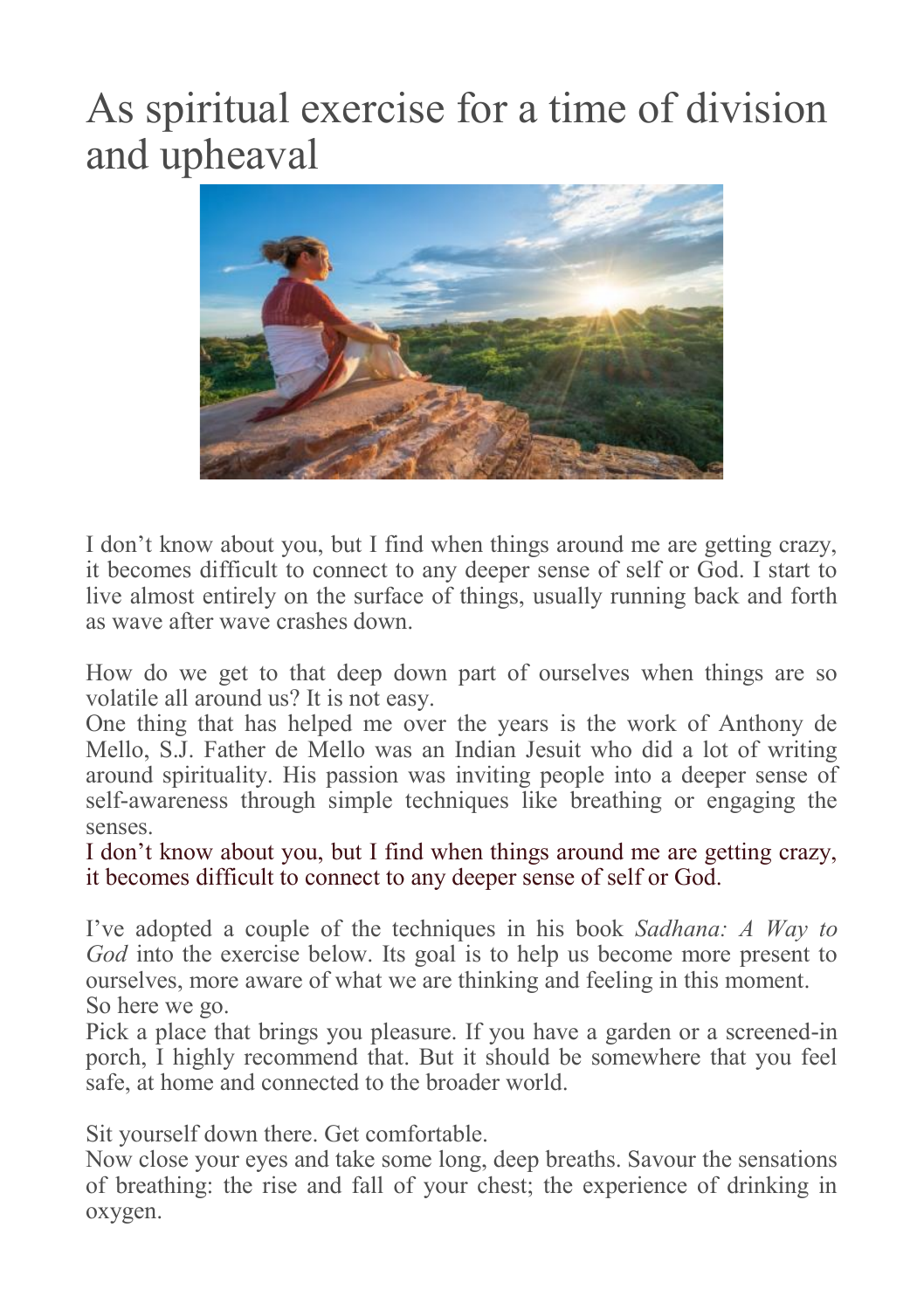Give yourself a little time to enjoy that. If you find it really pleasant, you could spend the whole exercise just doing this.

Close your eyes and take some long, deep breaths. Savour the sensations of breathing: the rise and fall of your chest; the experience of drinking in oxygen.

After you have done that for a while—I suggest three to five minutes; you could even set a timer if you want—slowly start to pay attention to the sounds of the world around you. Drink them in, just like you did your breath.

Some of the sounds you pick up might be naturally attractive, like a bird singing or kids on a playground. Others might not: construction; a machine; someone's voice. But whatever it is you pick up, try to just allow it a place in your life for the moment. It is all part of the world that you are savouring.

When you have done that for another three to five minutes, slowly open your eyes and take in the world around you. Again, drink it in. To be clear, you do not need to "find" anything. This is not *Where's Waldo?* Think of what you see like a painting that you're standing before. Just be present to it. See how it affects you.

As you do this exercise, you may find your mind wandering from time to time onto things that seem like distractions—chores you need to get done; people you care about or have beef with; matters about which you're worried or upset. You might even think you should push those things away.

I want to suggest instead that anything that comes up is part of the gift you are being offered here, part of becoming more present to yourself. When we let ourselves grow still, it's natural for all kinds of things, including some from deep within us, to come to the surface. It may be that the point of the whole exercise was just to enable you to become aware of a given feeling or issue.

#### In the crucible of our suffering, we so often learn what is truly important to us and where we are called to go.

You do not have to do anything with those thoughts or feelings right now. You do not have to figure out what they mean or how to solve them. Just see if you can let them be there with you. If it helps, think of them like a pet that has crawled in your lap while you are doing this exercise. You want to make a little space for them, and together you continue the exercise.

When you've done three to five minutes of looking at the world, slowly close your eyes and go back to just listening for a while, say, two minutes. Then, go back to just breathing. And really take your time with that. Enjoy the act of breathing.

As you do this exercise, you may find your mind wandering from time to time onto things that seem like distractions—chores you need to get done; people you care about or have beef with; matters about which you're worried or upset. You might even think you should push those things away.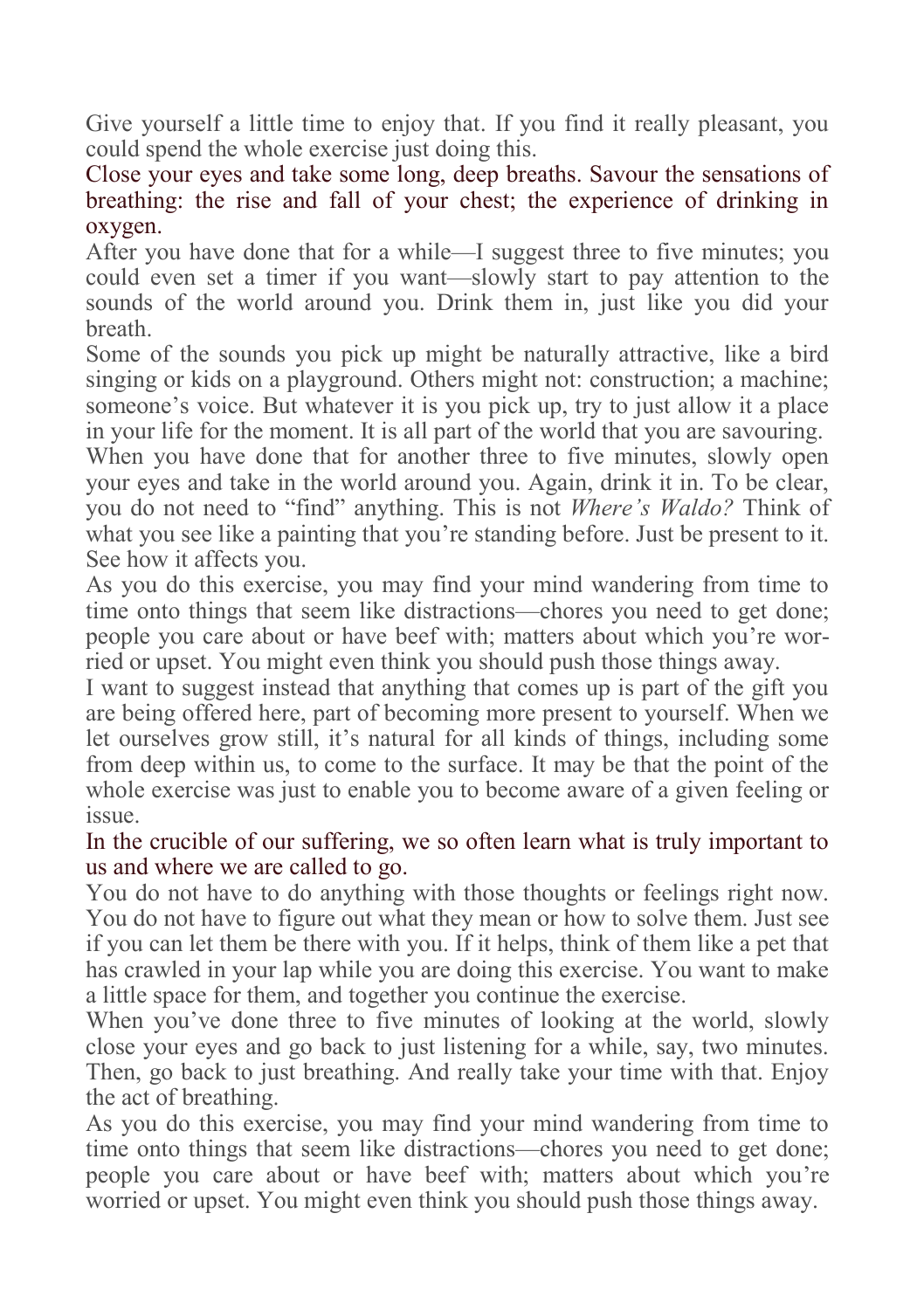I want to suggest instead that anything that comes up is part of the gift you are being offered here, part of becoming more present to yourself. When we let ourselves grow still, it's natural for all kinds of things, including some from deep within us, to come to the surface. It may be that the point of the whole exercise was just to enable you to become aware of a given feeling or issue.

In the crucible of our suffering, we so often learn what is truly important to us and where we are called to go.

You do not have to do anything with those thoughts or feelings right now. You do not have to figure out what they mean or how to solve them. Just see if you can let them be there with you. If it helps, think of them like a pet that has crawled in your lap while you are doing this exercise. You want to make a little space for them, and together you continue the exercise.

When you've done three to five minutes of looking at the world, slowly close your eyes and go back to just listening for a while, say, two minutes. Then, go back to just breathing. And really take your time with that. Enjoy the act of breathing.

When you feel like you are done, slowly open your eyes. See how you feel.

Sometimes I do this, and it is just 10 minutes of being unplugged from the world, which can be a great gift in and of itself. Sometimes the exercise brings some insight—an awareness of something I want to do now or something within me that needs attention. A call or invitation.

And sometimes, I walk away simply more aware of the feelings within me, especially feelings that are more uncomfortable like anger or confusion. Generally, I would prefer not to feel those things. But over time I have learned that if I'm going to move past those feelings, I first have to truly allow myself to feel them. In order to heal, wounds first have to bleed. And allowing myself to feel outrage or sadness when I have been hurt is an act of self-acceptance and empowerment. In the crucible of our suffering, we so often learn what is truly important to us and where we are called to go.

#### Jim McDermott, S.J., is an associate editor at **America**.